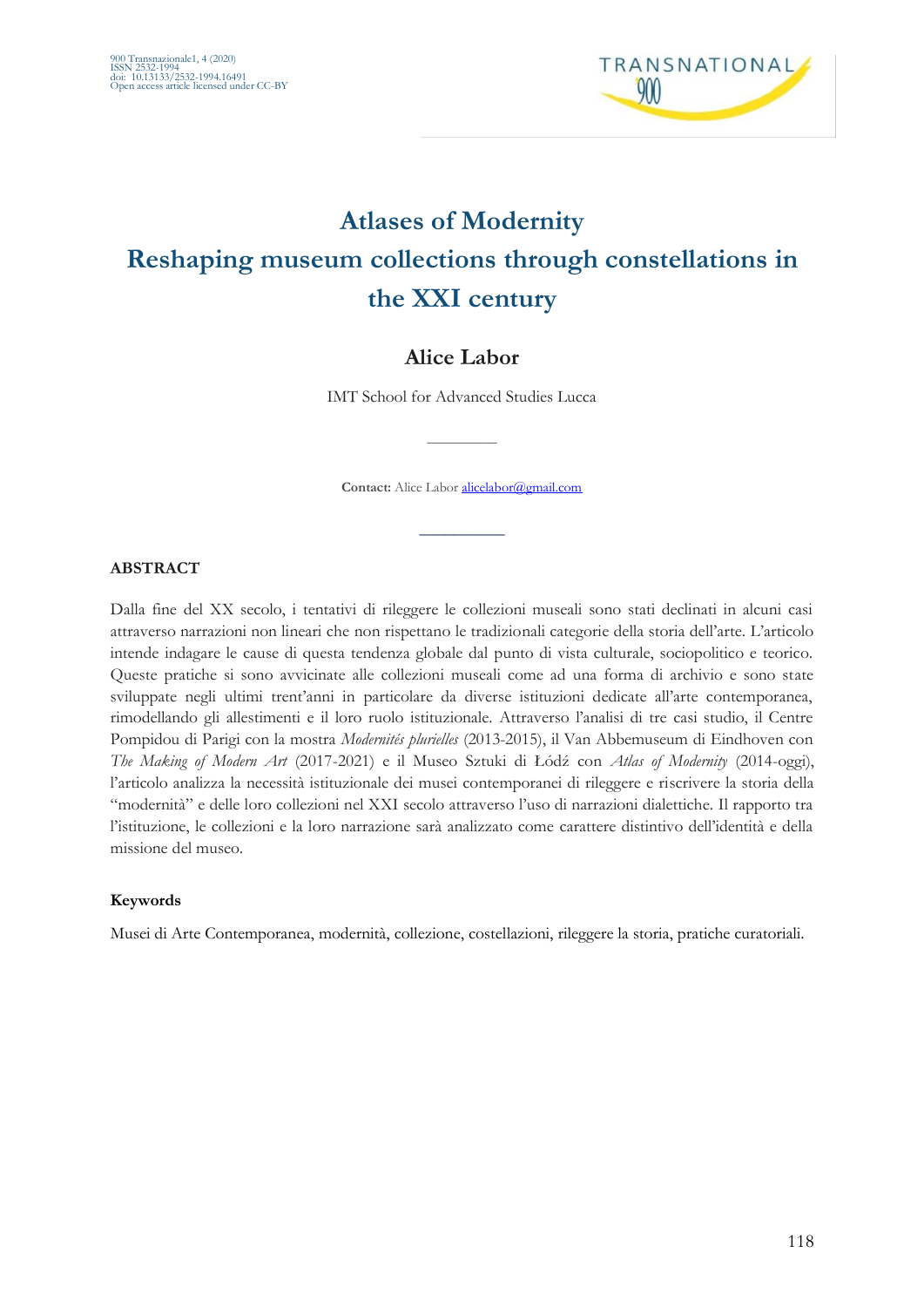

### **A new definition mirrors contemporary museums**

In October 2018, during the final speech for the symposium *Le musée face à l'art de son temps* organized between the Centre Pompidou, the Musée d'Orsay and the Archives Nationales in Paris, Krzysztof Pomian was asking "à quels besoins doit répondre le musée?" ("which needs should the museum meet?").

In the attempt to reply to this crucial question for the history (and future) of museums, on September 7th, 2019 in Kyoto (Japan) the ICOM's Extraordinary General Assembly was asked to vote for a new and alternative museum definition to be included in the ICOM Statutes. The final decision was postponed due to the disagreements that came out during the debate. However, I would like to start the investigation through the analysis of this possible new definition.

"Museums are democratising, inclusive and polyphonic spaces for *critical dialogue about the pasts and the futures*. Acknowledging and *addressing the conflicts and challenges of the present*, they hold artefacts and specimens in trust for society, safeguard diverse memories for future generations and guarantee equal rights and equal access to heritage for all people.

Museums are not for profit. They are participatory and transparent, and *work in active partnership with and for diverse communities to collect, preserve, research, interpret, exhibit, and enhance understandings of the world*, *aiming to contribute to human dignity and social justice, global equality and planetary wellbeing."*

Some of these words seem to enact the approach and methodology that several museums all around the world have been using in different ways since the beginning of the new century. Museums are remediating their collections in the attempt to decentralise their narratives and to approach less hierarchical and less didactic displays. As stated by Clémentine Deliss, museums need to be healed through a remediation process that needs a "third space" (Bhabha 1994). "In the first, perhaps more contemporary sense of the term, 'to remediate' means to bring about a shift in medium, to experiment with alternative ways of describing, interpreting and displaying the objects in the collection" (Deliss 2015). This third space could be the exhibition one (Bennett 1988). The aspiration to build the universal history and the universal museum faded away and forced these institutions to recognize the incompleteness of their collections and histories (Bann 1990).

If we try to reconstruct an incomplete history of these curatorial practices, that should be further investigated, we could identify its possible genesis in the Harald Szeemann's documenta 5 (1972). It signed a landmark in the exhibition development (Foster 2016) and a break through the art history disciplinary boundaries (Altshuler 2013), by including the whole visual culture in the exhibitionary field and by refusing its hierarchies (Bremer 2015). From the '90s, the crossover narratives exploded and, from temporary exhibitions, landed in the museum field. They appeared through different curatorial strategies towards the museum permanent collections. Among them, remarkable examples are the artistic interventions promoted by museums such as the Museum Boijmans van Beuningen since the '90s (Mejiers 1992), the transhistorical narratives and research developed by the M-Museum Leuven and the Frans Hals Museum since 2015 (Wittocx 2018), or the thematic approach initiated by the Tate Modern in 2000.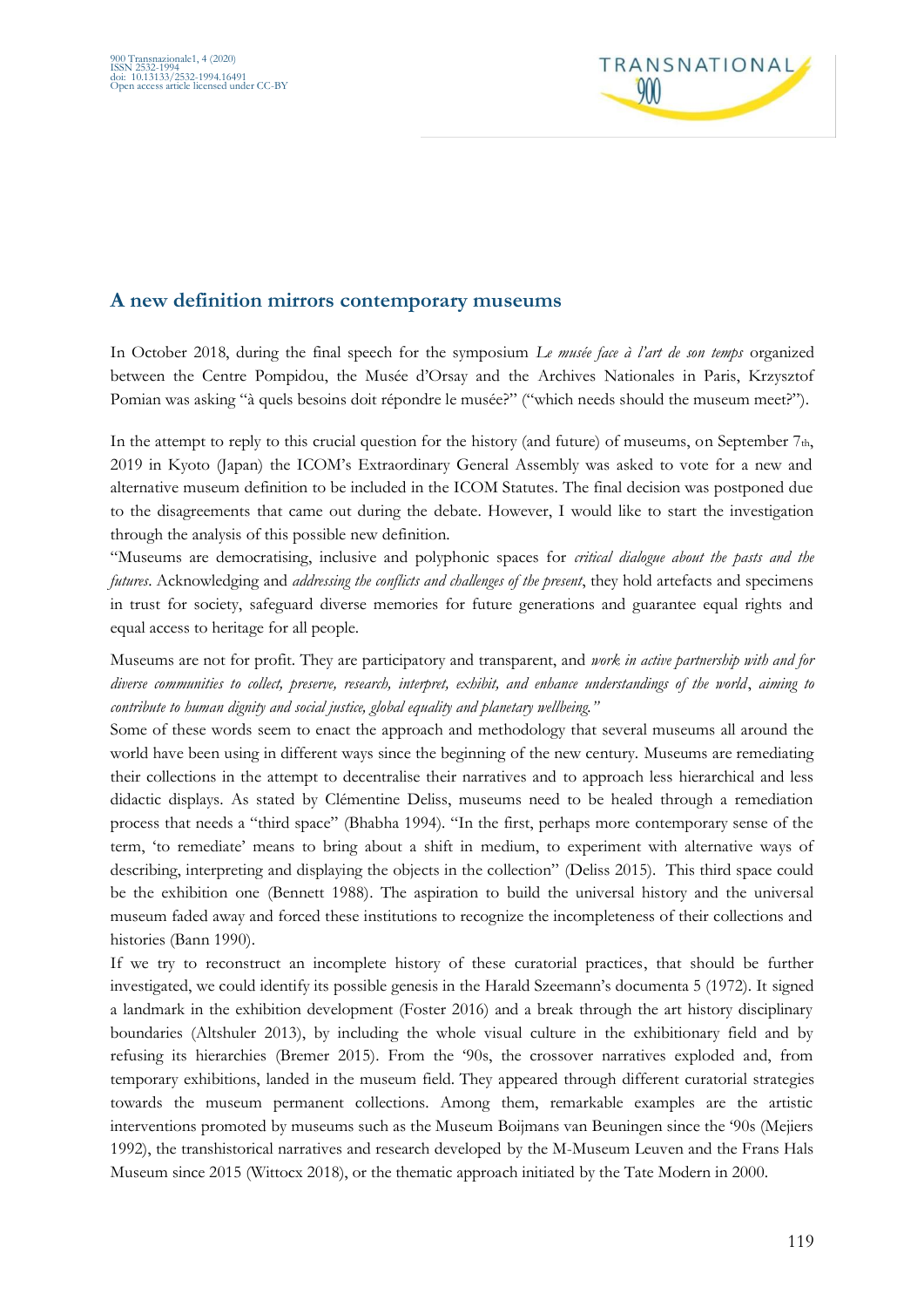

These museums opened up to non-linear paths, crossover narratives (Mejiers 1992, Schubert 2009, Spijksma 2017) that approached the museum collection as a form of archive by reshaping its display and the museum institutional role. To which extent these approaches affect the museum institution? How do these institutional changes approximate museums to the fulfilment of the discussed ICOM definition?

The paper intends to analyse the effects of these transformations on the museum institution through three diversified case-studies. They involuntarily attempted to reach the goals described in the new ICOM definition through the revision of the "modernity" notion by reshaping the role of their collections as the protagonist of temporary exhibitions. Their visions on the present intended to affect the perception of the past and the future. They will be analysed from an overall perspective that considers the whole exhibition concept and organisation as a complex body that suggests a different perceptive experience, other than that of each work of art.

Modernity came out from the French revolution and the enlightenment ideals of reason and progress, from the industrial revolution and the development of capitalism (Koselleck 2004). The world is still defined by the phenomena, processes, ideas and notions that appeared in modernity. The modern values exalted the individual subjectivity in relation to the community and its responsibility towards the present and the future.

The three exhibitions analysed asked in different ways if we are still living in such modernity and how to deal with the current times and history. The contemporary world can be understood, according to these three museum-institutions by returning to modernity from a different perspective through a dialectical approach.

# **Modernités plurielles (2013 – 2015) - The Centre Pompidou in Paris**

The exhibition *Modernités plurielles* was organized at the Centre Pompidou in Paris, between October 2013 and January 2015, by a broad curatorial team headed by Catherine Grenier. It was composed by over 1,000 works made by 400 artists coming from 41 countries. The artworks were chronologically ordered from 1905 to 1970.

The exhibition aimed at creating a more balanced representation of the global and diversified world through a chronological and transdisciplinary narration. It showed how key modernist ideas spread throughout the world and affected global artistic expressions. It included artists coming from the United States, Latin America, Asia, the Middle East and Africa alongside the different movements in Europe. This enlarged reading of the history of art intended to shed fresh light on a number of unjustly-neglected aesthetics and artists (Grenier 2013).

Plastic arts, photography, film, architecture and design were shown next to each other by exalting the connections and cross-influences among the different media and movements. A shared history was displayed through micro-exhibitions, where artworks were accompanied by documentations, and art journals from all over the world. Artworks from the Centre Pompidou's collection were treated as archival materials, as speaking documents re-telling the hidden histories of art.

The museum revisited principle movements through local movements and aesthetics that arose from or in reaction to the first ones. A history of connections and resistances emerged. Primitivism, international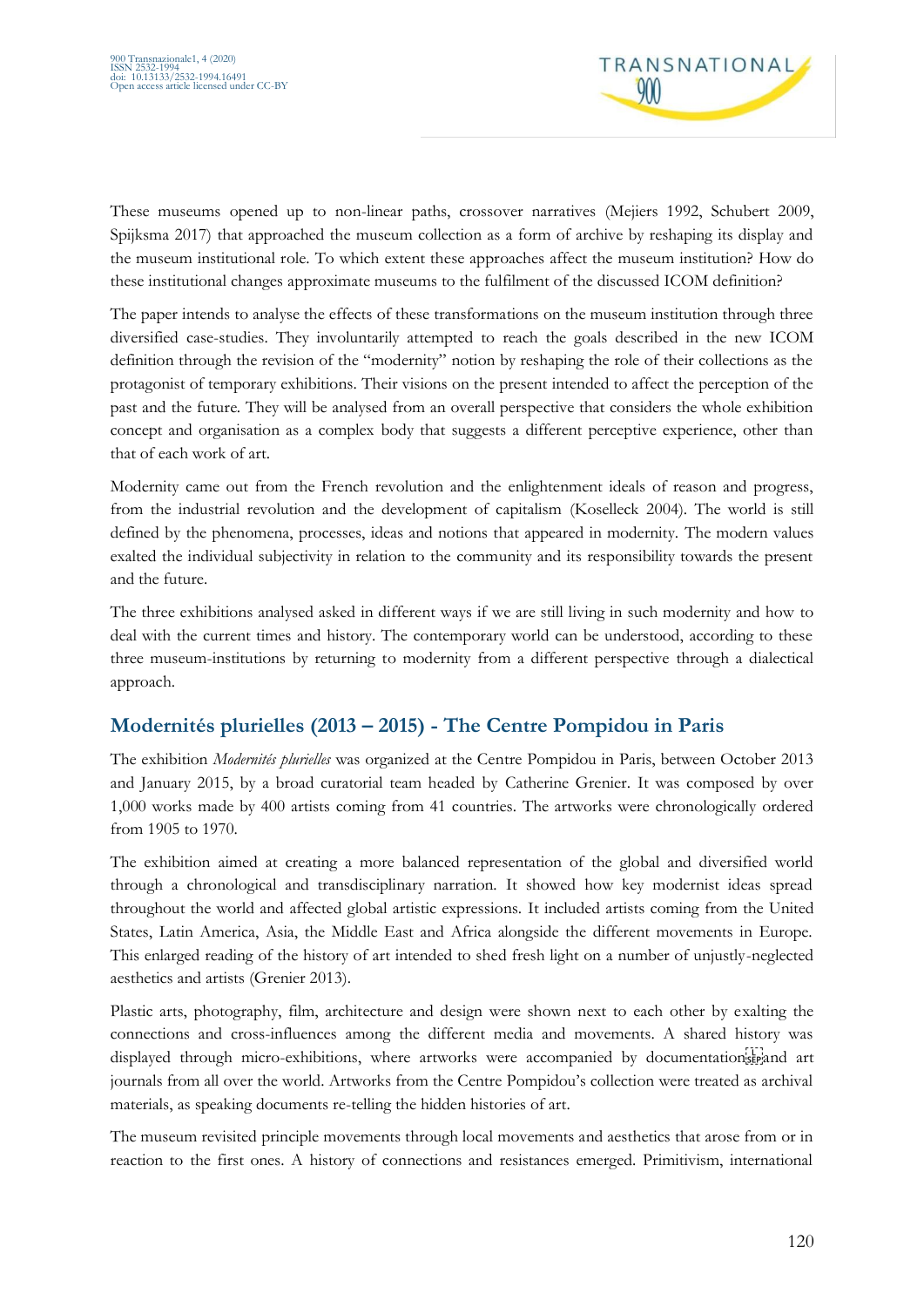

futurism, realism, avant-garde, cross-overs, art deco, abstraction after the 1950s are just some of the themes selected for each room of the exhibition display.



*Modernités plurielles 1905-1970, Centre Pompidou, Paris, 2014. Exhibition view, ph. Micaela Neustadt © Centre Pompidou*

However, even if this attempt to rewrite the history of global modern art through a manifesto-exhibition was remarkable, the aim of the museum was always accompanied by the exaltation of the uniqueness and expansion of the museum institution and French influence worldwide.

In fact, when reading the exhibition path in relationship with the French colonial past, some contradictions emerge in the curatorial choices and display strategies. The curatorial action is always a matter of choosing what to show and, at the same time, what to leave behind and untold. This powerful condition particularly arises in those exhibitions that intend to re-read their institutional past and global histories. The exhibition attempt to find a balance between the search for a universal art history representation and the investigation of the local culture was not always achieved. For example, in the exhibition section called *L'Afrique photographiée* the curators did not problematize the issue concerning the construction of stereotypes through the colonial gaze by silently re-affirming the same values established by the colonial history of photography since the XIX century.

Moreover, two sections highlighted some of the major Latin American movements developed under the influence of modernity. The rooms were named after the Brazilian *Anthropophagy* movement (Movimento antropofágico), inaugurated by the Manifesto written in 1928 by Oswald de Andrade, and the *Indigenist* movement (Indigenismo) that involved artists and intellectuals coming from the whole Latin American continent. However, the reading of these two movements underlined the tight relationship they had with the European and Parisian artistic expressions of that time. The curatorial texts described Paris as the model for the young Brazil nation and for the achievement of modern progress. The call for a return to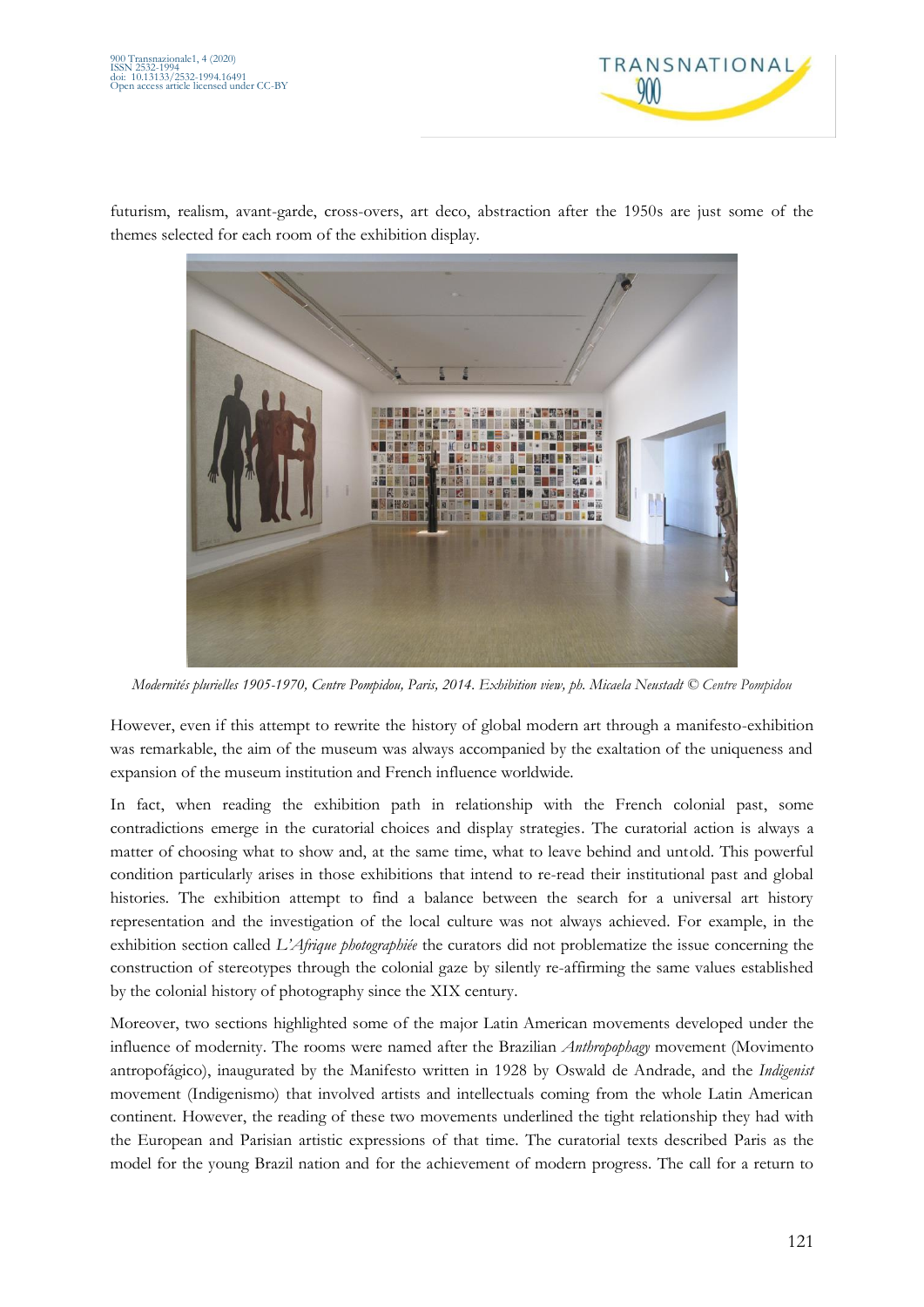

primitivism and realism was seen as a reaction against the notion of progress and brought to the birth of these movements.

For example, the curatorial texts on the work *A Cuca* (1924) by Tarsila do Amaral (1886, Capivari - 1973, São Paulo) highlighted the French influences in her artistic practice. The vegetal images recalled Douanier Rousseau, the shapes evoked cubism and art deco, while the oneiric atmosphere was seen as a clear influence of surrealism. However, they did not underline the fact that the artwork showed the strong influence of magic realism and the ancestral Brazilian fairy tales' tradition by using the language and shapes of modernity.



*Tarsila do Amaral, A Cuca, 1924, oil on canvas, 60 x 72,5 cm © Musée de Grenoble*

The exhibition was criticized for the attempt to reaffirm the supremacy of the European canon and its gravitation power (Mora 2015). The minimization of the local movements as imitations of the western model was often evident from the curatorial writings. The exhibition was accused to perpetrate the interpretation of history and the curatorial approach initiated by Jean Hubert Martin with the exhibition *Magiciens de la Terre* in 1989 (Steeds 2013). The attempt to rewrite the history of modern art on a global level created a new occidental postcolonial canon (Barriendos 2014). In conclusion, in the exhibition *Modernités Plurielles* the European hierarchies were still pervasive and the vision on modernity was still singular.

The words of Joaquín Barriendos Rodríguez clearly explain this phenomenon. "Through this economic capitalization of the marginal sphere, the "active periphery" was set in motion. This generated an additional value in global contemporary art which reactivated the market and the circulation of legitimately "exotic" but potentially international contemporary merchandise through the capitalization of its most characteristic and stigmatized value: its marginal peripherality. (…) Anything resembling the West lost power, and everything that was different, that had alterity, was asked for maximal explanations, originalities and particularities. The more eccentric the character of the diversity was, the more likely it was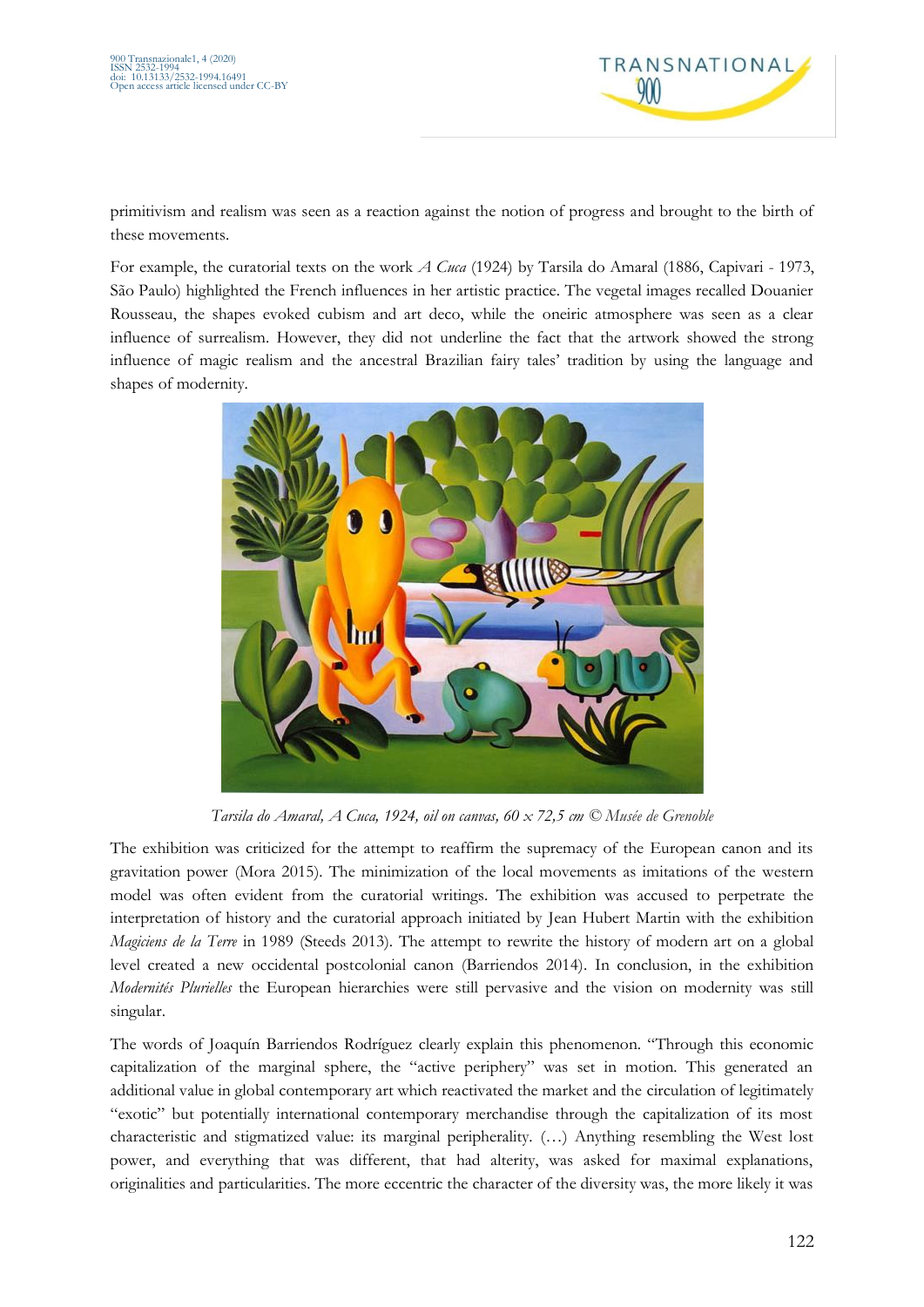

that it would be included in an exhibition of contemporary international art. (…) This history of the incorporation of the periphery into the mainstream of contemporary global cultures, despite its vertiginousness - or maybe thanks to it - is far from being the history of a true deconquest. Although it coincided with the so-called "postcolonial period," this process of absorption of the artistic geography sinks its roots in a profound crisis of the West and in the unavoidable consequences of colonial modernity which persists under new models of deterritorializing domination through the management of cultural values and representations" (Barriendos 2011).

# **Atlas of Modernity. The 20th and 21st century art collection (2014 - present) - The Museum Sztuki in Łódź**

The Muzeum Sztuki in Łódź is one of the oldest museums of modern art in the world. The Museum's connections with the avant-garde date back to the turn of the 1920s and 1930s, when a group of artists from the "a.r." group began gathering works of the most important artists of the time for the creation of a new museum. Among them, Władysław Strzemiński, a key figure of the Polish avant-garde, put forward the idea to create a collection which presented the most recent phenomena in the European art, Cubism, Futurism, Constructivism, Purism, Neoplasticism and Surrealism. The museum was finally opened to the public on 15th February 1931 (Sowińska-Heim 2016).

Artists such as Fernand Leger, Max Ernst, Hans Arp, Pablo Picasso, Alexander Calder donated their works to the collection in a manifestation of generosity and solidarity of the international avant-garde. The collection was then expanded by including international modern and contemporary artworks, such as part of Joseph Beuys' Archives. This is the museum where the hierarchies of artistic modernism were nationally established in Poland.



*MS2, Museum Sztuki in Łódź © Museum Sztuki*

From 2008 the Museum resigned from the chronological organization of the collection in favour of a thematic approach. The collection's display is constantly renewed through temporary exhibitions. The research and the re-interpretation of the museum history are the main institutional goals and the core of its mission. The museum intends to offer to contemporary audiences the possibility to interact with the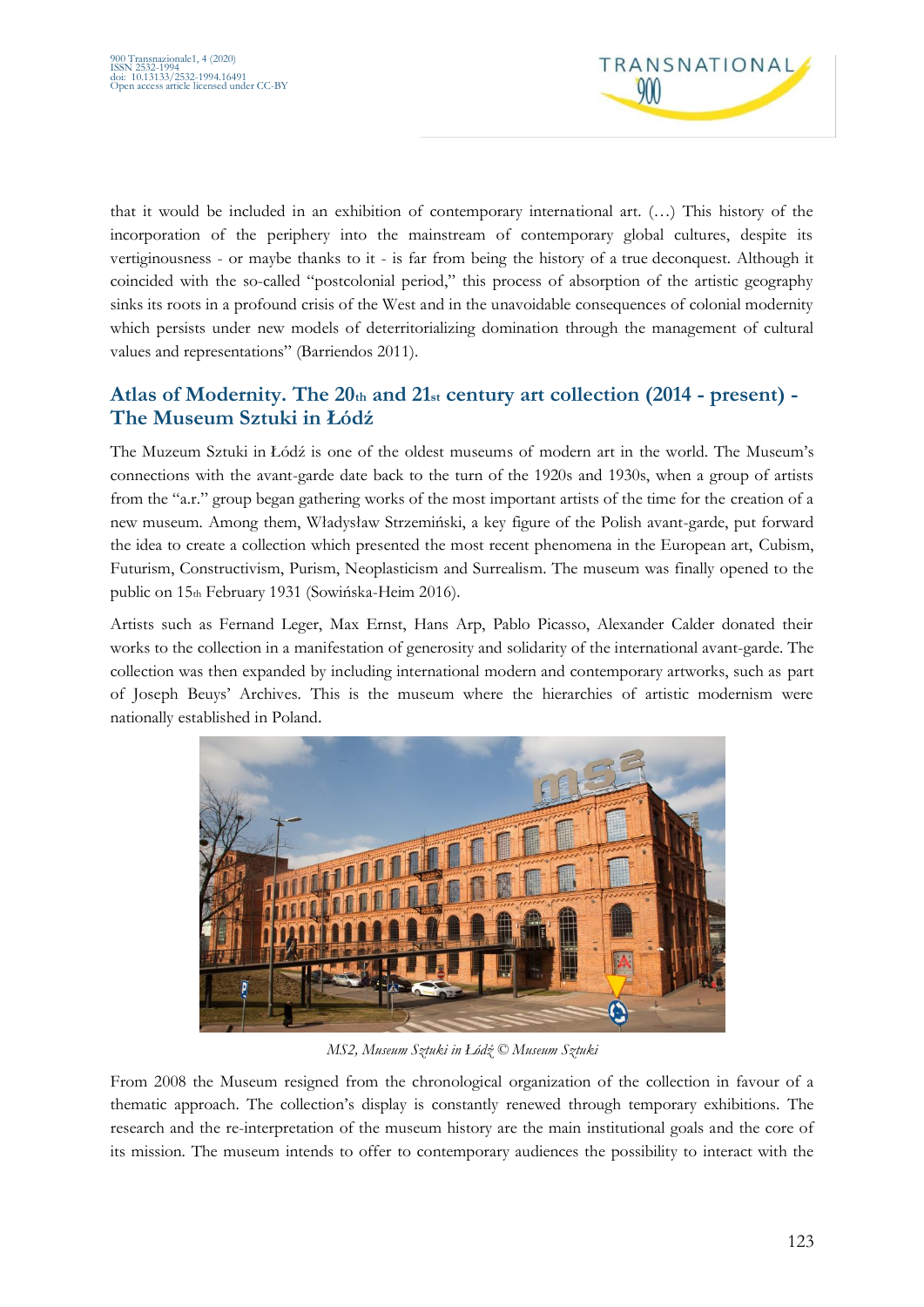

heritage of past and present generations of artists in order to develop the ability to independently see, understand and experience the world around them.

Władysław Strzemiński believed in the educational and emancipatory role of museums, capable of not only teaching the history of art, but rather of developing society's views and perceptions. According to Jarosław Suchan, current director of Museum Sztuki, the institution helps people to cross the limits which are imposed on their thinking by the hegemony of Debordian spectacle. It aims at activating critical thinking and emancipating the viewer's gaze. *"*In order for this to happen, we need to create constellations in which works, no matter when they were created, are perceived as relevant to the contemporary reality and relate to life of every individual visitor. This is what we try to achieve in our museum" (Saciuk-Gąsowska 2017).

After experimenting with the collections' display, the museum started a cycle of temporary exhibitions where avant-garde art is confronted with current artistic practices and questions that are considered important for contemporary audiences. For example, the exhibition *Atlas of Modernity*, organized by a team of eight curators led by the museum director, tells a story of modernity by deepening its meaning from a contemporary perspective. It is constructed with works coming from the museum collection in the attempt to define the modernity's terms.



*Atlas of Modernity, Exhibition design, © Budcud*

In contrast with the Centre Pompidou's approach, Museum Stzuki refused the chronological order of the exhibition display. The aspiration to represent a complete and neat history of modernity and its art expressions faded away for the construction of complex and fragmentary constellations. The exhibition focused on some of the most important phenomena that are commonly connected with modernity, such as emancipation, autonomy, industrialisation, capital, urbanisation, experiment, mechanization and revolution. By creating a "collage" of artworks coming from different time periods, the exhibition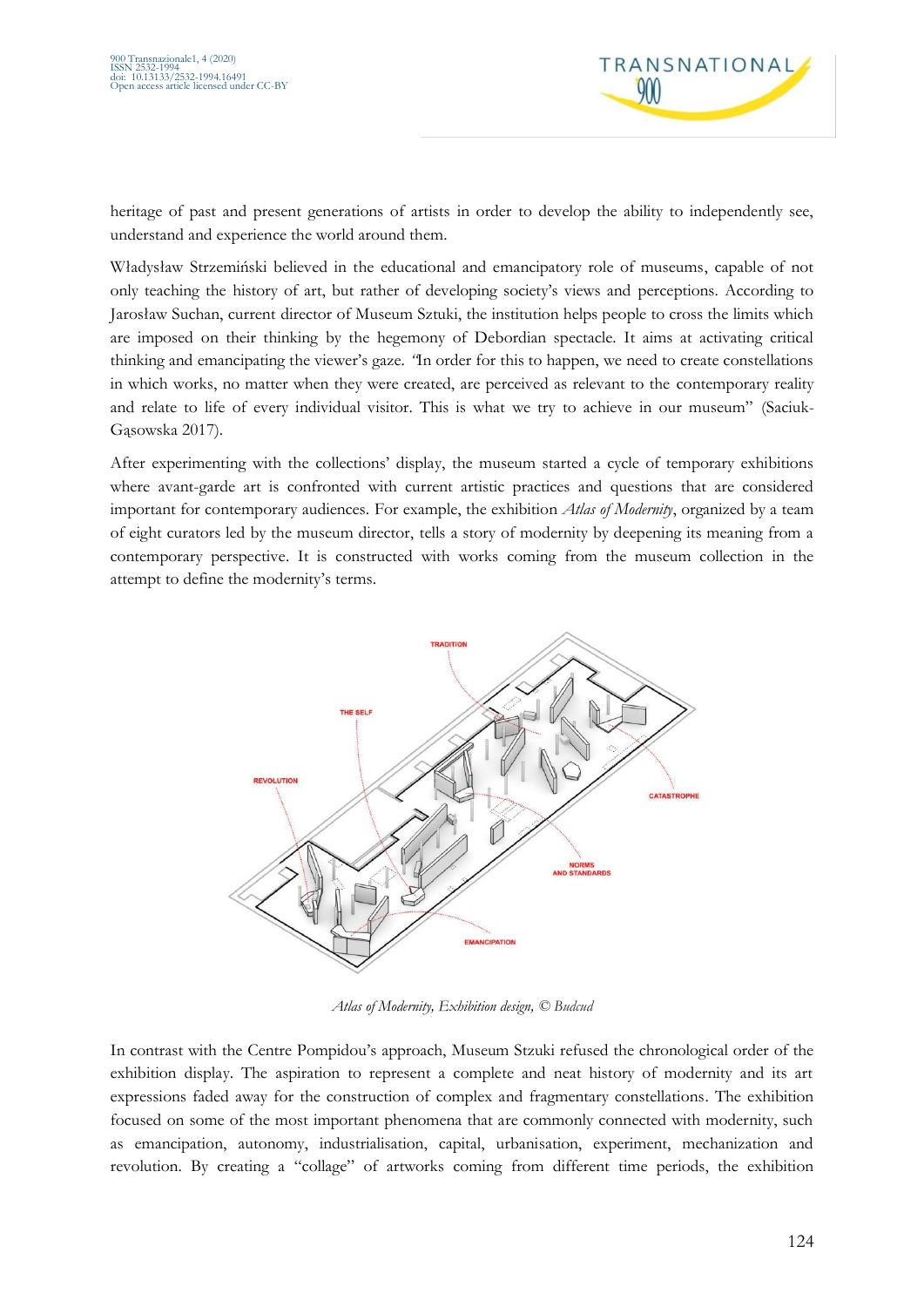

represented diverse aesthetics and artistic attitudes around these notions of modernity. The display asked how the character of these phenomena were perceived and altered and how they shaped contemporary reality. It is an atlas, an unusual collection of maps, each describing the topography of a different territory of modernity.

Among the themes challenged by the exhibition, the "museum" notion, that was constructed between the XVIII and XIX centuries, was taken into consideration. Originally the museum was perceived as an official institution proposing a unilateral view on the history and the history of art. On the contrary, the original goal of the foundation of the Museum Sztuki was to shape the citizen of the modern society. For this reason, the curators reconstructed a historical exhibition of the Museum from the thirties and installed a forgery-work of the Suprematist artist Malevich recreated by a Serbian artist, in order to challenge the cult of the artistic genius that the museum imposed across history. The practice of re-staging past exhibitions is typical of those institutions that intend to re-read and question their own history from a different perspective (Bishop 2013b). Thus, artworks, objects and prints from the Museum archives were displayed next to each other as speaking documents for the interpretation of the past and the present.



*Malevich K., The Last Futurist Exhibition, 1985-2011, Atlas of Modernity, display view, ph. P. Tomczyk* © *Muzeum Sztuki*

Moreover, in another exhibition section, the contradictory notion of "progress" was contested when opposed to that of "tradition" by showing the catastrophes that modernity caused. With this regard, the exhibition attempt to re-read art history and the Polish history is seen in works such as that of Julita Wójcik (Poland, 1971), *To sweep up after textile workers* (2004). The video projected on a screen testified the performance of the artist. It attested the past history of the museum spaces, a former factory, and the presence of the former inhabitants, the workers that were made redundant when the factory shut down for the creation of a cultural centre. Through her artistic intervention Wójcik included these workers in the art narration and history.

Another example is that of Zbigniew Libera (Poland, 1959). He plays with the stereotypes of contemporary culture, by working on press photography and the way in which the media shape the collective visual memory. The series *Positives* (2002-2003), displayed in the exhibition, explain his artistic process and his manipulation of the historic image. Some famous historical press photos were re-staged by maintaining the same composition. However, the characters and the general meaning of the captured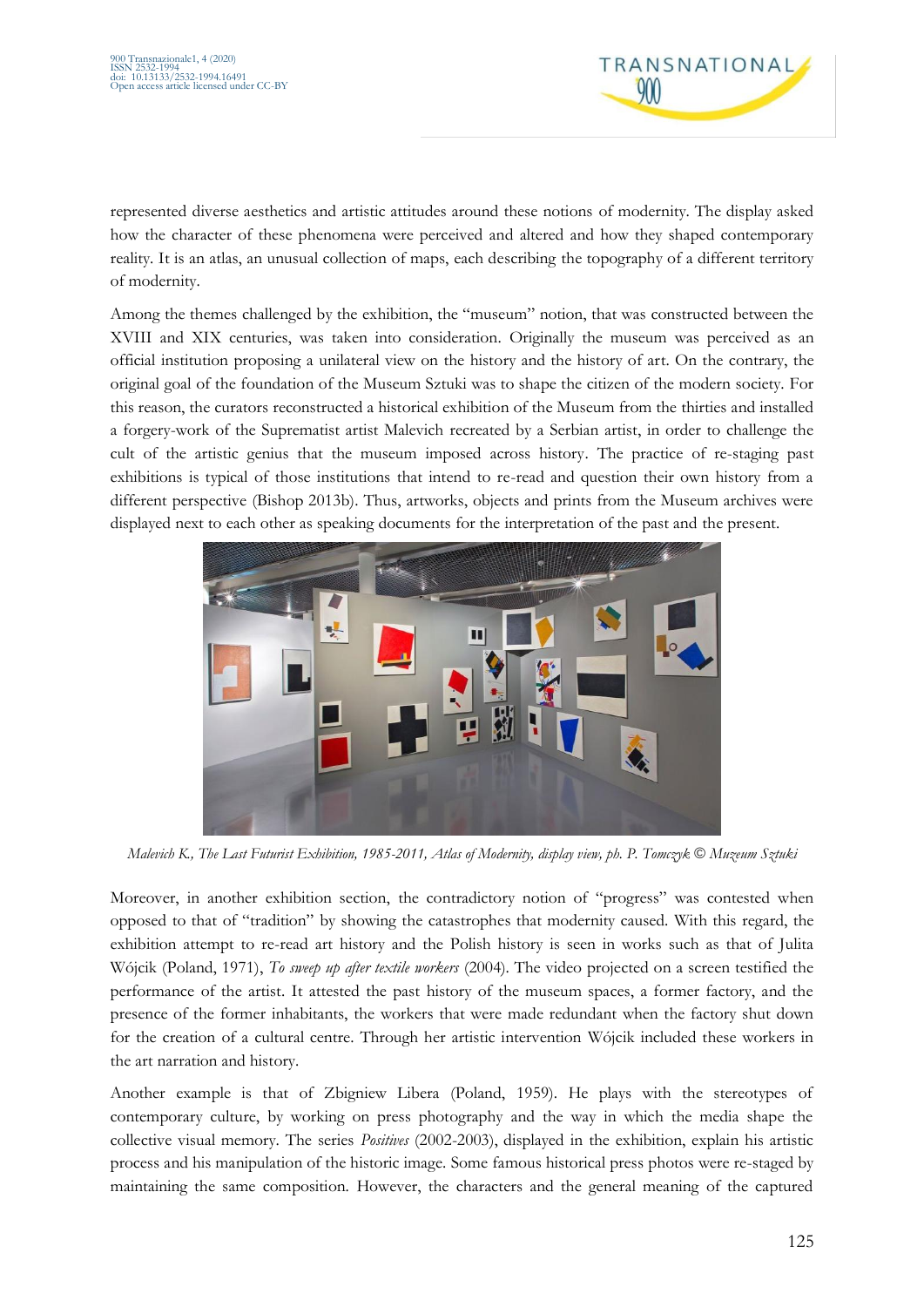

tragic events were transformed into their positive version. For example, the famous picture of the Vietnamese girl escaping from the village of Trang Bang after a napalm bombing in 1972 is restaged through the bodies of naked and smiling men and women, together with aviators showing a different and contradictory face of modernity.



*Zbigniew Libera, Nepal, 2003 from the series Positives, 2002-2003 © Zbigniew Libera and Raster Gallery*

The exhibition ends with the "revolution" theme and Beuys' work *We are the revolution* (1972) to recall how creativity can change the world, as a capital that does not alienate, but empowers society. Over the last twenty years Poland has been undergoing a very dynamic modernization. The exhibition asked how to be conscious subjects of the modernization processes, instead of being just objects of a broader scenario.

# **The Making of Modern Art (2017 - 2021) - The Van Abbemuseum in Eindhoven**

The Van Abbemuseum was opened in 1936 from the collection of a tobacco entrepreneur, Henri van Abbe. Since the arrival of the current director, Charles Esche, the museum has been proposing an experimental approach to the museum institution through the use of the archive and the collection as unique and complementary sources for the creation of temporary exhibitions that intend to *de-modernise* the museum itself. This project was supported by L'Internationale, an organization of European museums experimenting alternative readings of their histories, institutions and collections (Aikens 2016).

Through its narratives the museum takes a position and tries to abandon the patriarchal and authoritarian perspective of the traditional museum institution for an opener approach that leaves space to the visitors to take a personal critical view. The museum is considered as a political instrument, in the broadest sense, where to learn to make choices by making people see what lies outside their field of vision (Ten Thije 2017).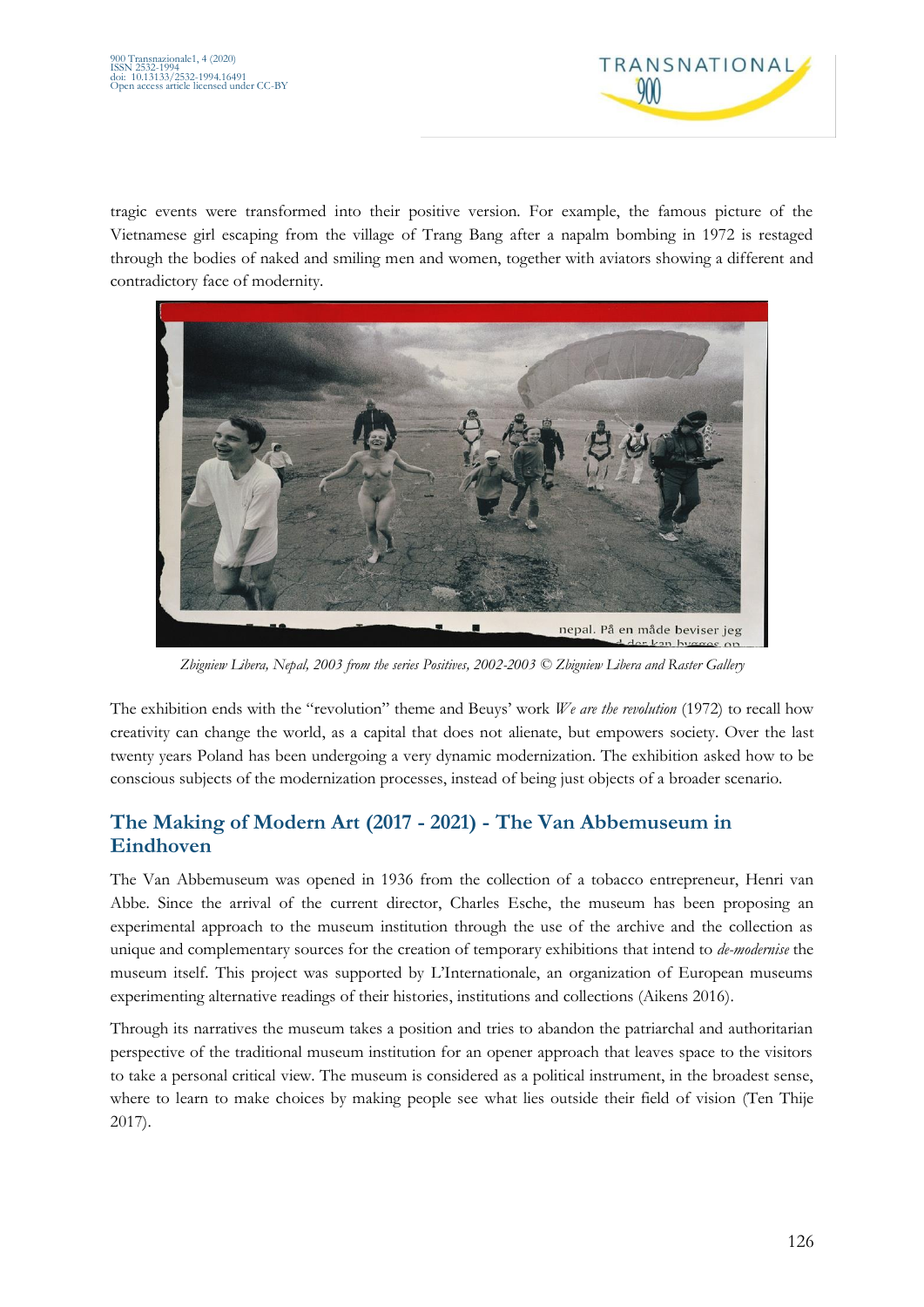



*Van Abbemuseum, Eindhoven © Van Abbemuseum*

The organization is attentive to the social, cultural and political context in which the museum acts and invites to imagine possible different futures for the current Dutch society (and not only), beyond the hegemonic and predominant history of modern art. Past, present and future are constantly intertwined through anachronic actions, as Georges Didi-Huberman would call them (Didi-Huberman 2000).

Between 2017 and 2021 the curatorial team of the Van Abbemuseum, composed by Christiane Berndes, Charles Esche and Steven ten Thije, organises a series of collection's exhibitions and projects. The exhibition *The Making of Modern Art* is one of them and was developed in cooperation with the Museum of American Art in Berlin. The exhibition combines modern masterpieces from the museum collection, like Mondrian, Picasso, Sol LeWitt, Kandinsky and Leger, with an experimental story that tells the "making of" the classical canon of modern art.

In a set of specially designed atmosphere rooms, the exhibition addresses the role of museums, and shows how exceptional collectors and influential exhibitions contributed to the formation of the modern canon, which also lies at the foundation of the Van Abbemuseum collection. It explores how modern art is part of the broader modern world that includes technological and social progress, but also a dark colonial side.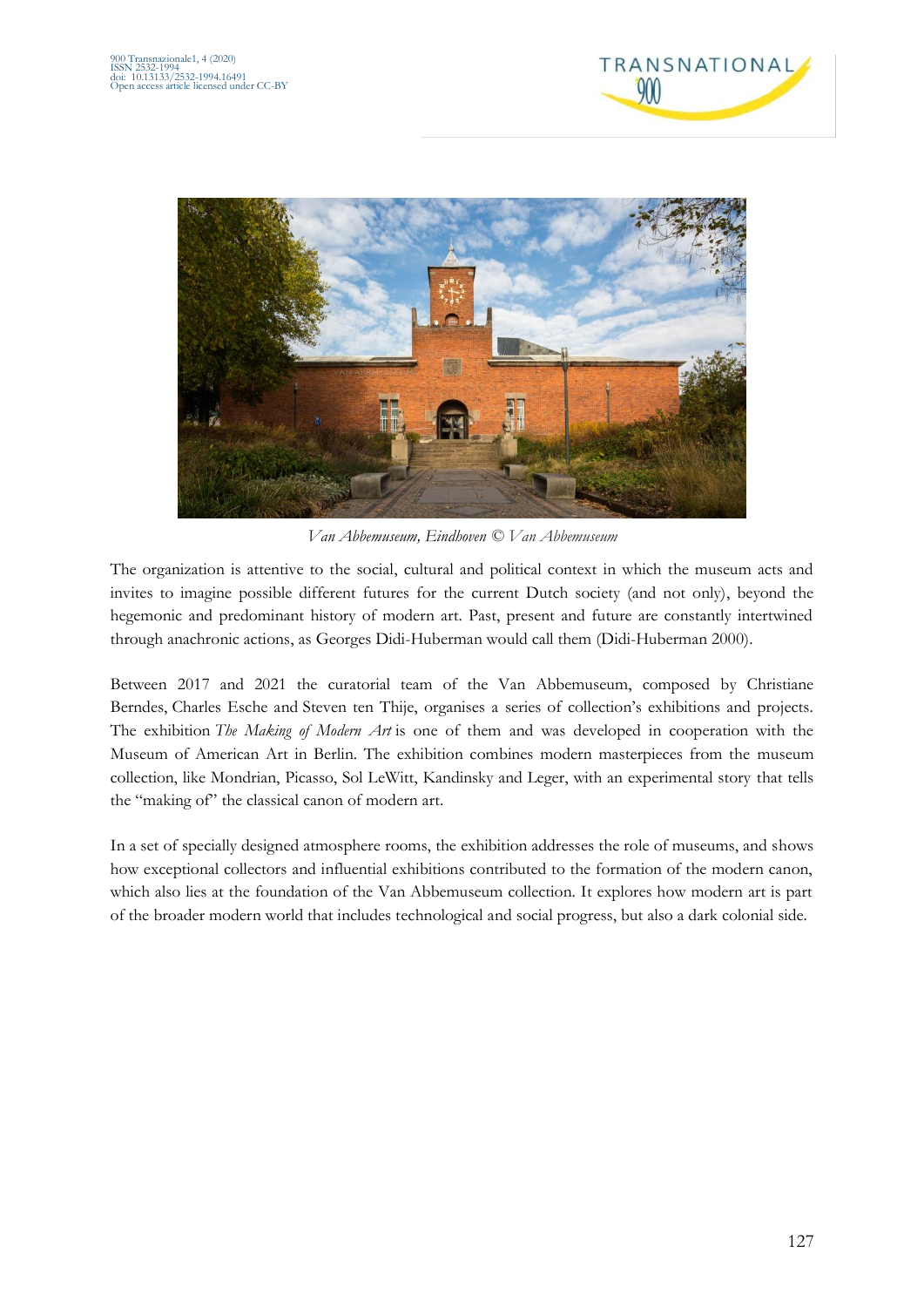



*Installation view The Making of Modern Art, ph. Peter Cox, © Van Abbemuseum 2017*

The rooms recall the *Persian Letters* by Montesquieu (1721) where the author takes the perspective of a Persian prince, travelling through France, unfamiliar with its customs and habits. Imagining himself as an outsider, he showed his countrymen their own world as something bizarre, mysterious and amazing. The museum took the same approach for telling the story of modern art. A fictional narrative is used to tell the past history and imagine a possible future for the museum institution by showing the limits of art history and the history of its display.

Through this exhibition the museum shows how the acquisition policies of the Van Abbemuseum, after its opening in 1936, were deeply affected by the MoMA model and the international contemporary art history developed by its director Alfred Barr, as almost all the European modern art museums that were under the influence of the United States at the time. The curators showed a scale model of the MoMA first exhibition to describe the result of the North American cultural, political and economic power.

Another example from the museum experimental display is that of the sculpture coming from Sumatra in Indonesia. The object was used in "death dance" rituals. It was then desacralized and became part of an ethnographic collection and of an art museum later on. Last but not least, this kind of masks were sources of inspiration as ritualistic art for the modern avant-gardist due to their primitive forms. This object had different roles in its history and it is shown in the Van Abbemuseum as a document part of a complex story, an artefact *de-articized*.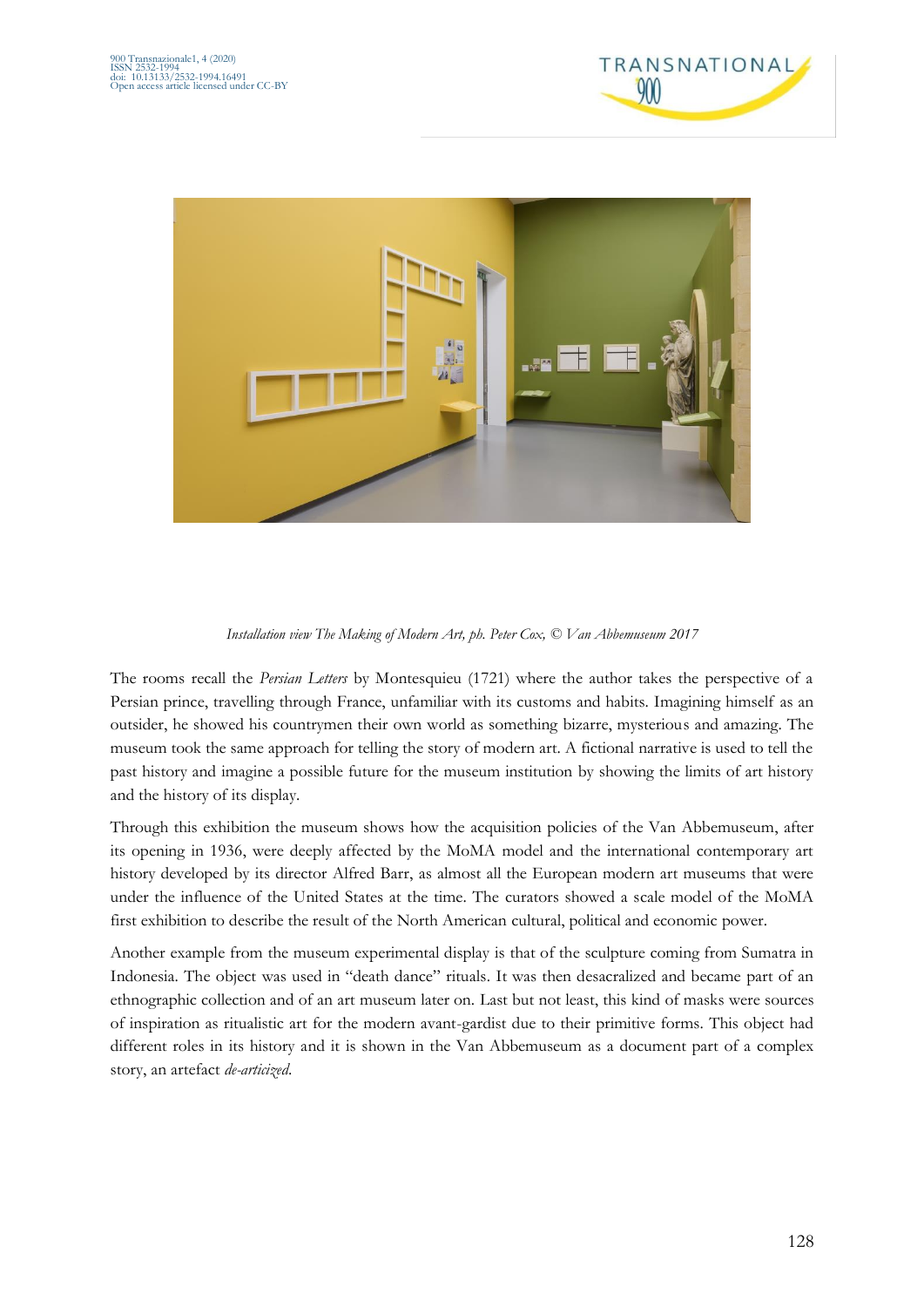



*Installation view The Making of Modern Art, ph. Peter Cox, © Van Abbemuseum 2017*

Furthermore, besides its artistic and ethnographic past, the mask recalls the Dutch colonial history, strictly related with that of the Van Abbemuseum itself. The founder, Henri Van Abbe, was an industrialist who bought tobacco grown under the Dutch colonial rule in Sumatra to make cigars. "Modern art and the colonial history are intertwined and the innovation of modern art was inspired by primitive cultures that were actively kept primitive under the colonial rule". This is the caption that the museum displayed next to the artefact together with archival materials recalling the history of the object.

The curators quoted, as special advisor for the exhibition organization, Walter Benjamin and, in a peculiar room, cited an imagined intervention taken from his *Recent Writings* from 2013. "The pictures before us represent scenes of times gone by. They were all icons in stories of religion and of art. Some depicted events from the past, while others anticipated the future. Today, they are nothing more than artefacts displayed here neither as art nor as religion". Past, present and future are treated as one dialectical and anachronic time (Benjamin 2009).

## **Conclusions**

The crossover and anachronic narratives are diverse and can be used as instruments for re-writing and rereading a global and continental history and language. All these exhibitions were made out of the work of a curatorial team, not a single mind creation. They were the result of plural visions and researches. Plurality is the main element that characterizes the exhibitions that intend to re-read the history and the history of art. They are all interdisciplinary and include not only archival documents, but also other fields of knowledge, such as geography, anthropology and cinema.

Moreover, the political goal of these exhibitions often characterizes the curatorial practice behind them. The anachronic narratives oblige the institutions and the visitors to face multiple temporalities in the same "now-time" (Benjamin 2009) and evidence the crisis of a single and linear notion of historical time and space that globalization has witnessed.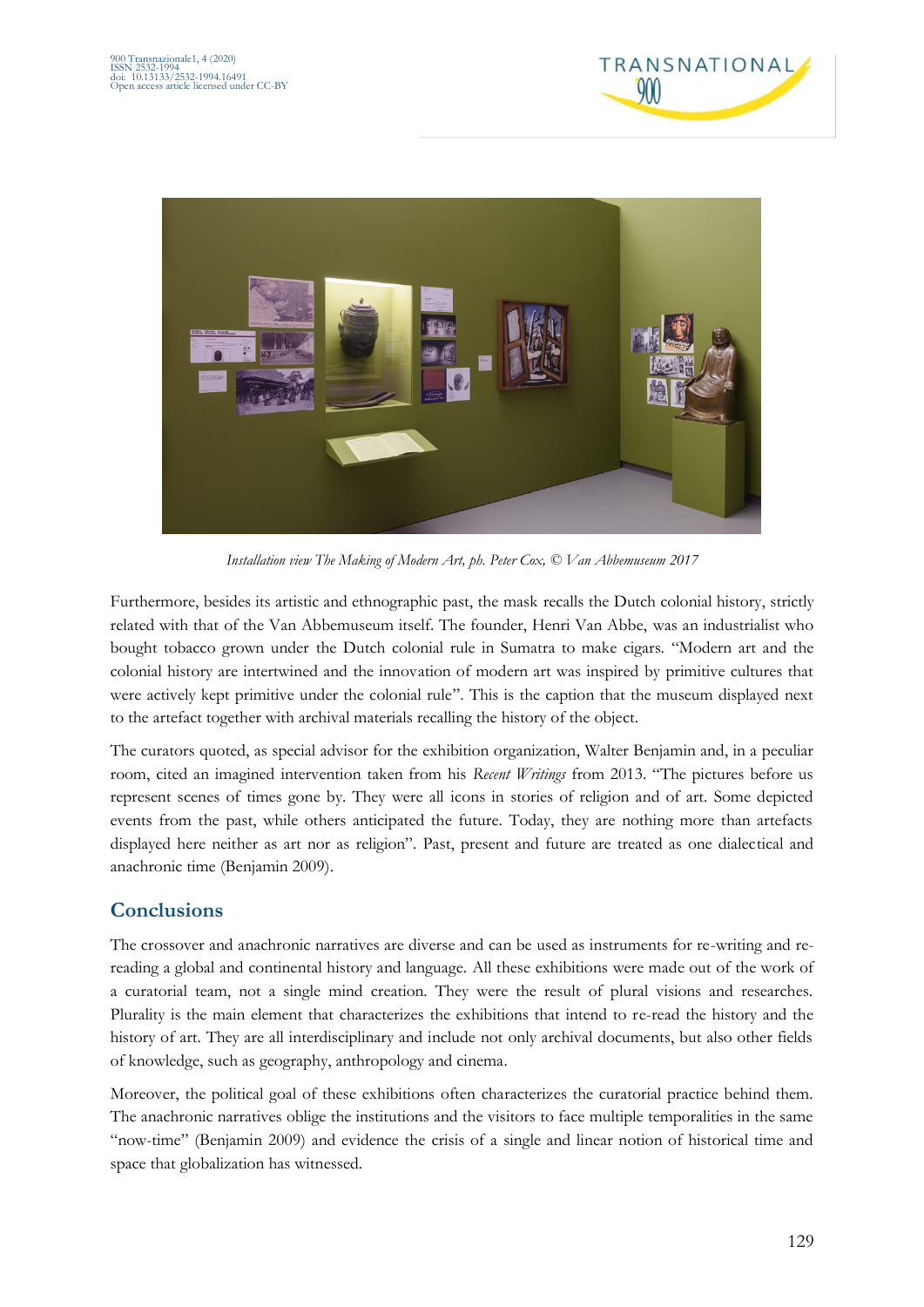

These museums aim at creating new cultural horizons, new temporal rhythms, constellations that recompose a collective and non-hierarchical history, no longer conveyed from above, but co-created. This space made of relationships transforms the role of the museum that doesn't want to offer replies to the questions opened by history, but questions directly the emancipated spectator (Rancière 2009) with the gaps and material traces left by the time.

These museums built new cartographies that evolve in the institutional space. They contributed somehow to the creation of a world of relations instead of one of partitions and classifications, an "archipelago" (Glissant 2010). These institutions deconstructed with different approaches the global history of modernity through local perspectives and tried to offer new horizons of meaning regardless of the works' provenance, classification, medium, social and economic value.

The crossover, transdisciplinary and anachronic approaches towards the museum collection appear to be instruments to democratise the museum institution, to build what has been called "the constituent museum" (Byrne 2018), to activate a *critical dialogue about the pasts and the futures*, to *work with and for diverse communities to preserve, interpret and enhance understandings of the world*.

# **Bibliography**

Aikens, N. Lange, T. Seijdel, J., Ten Thije, S. *What's the use? Constellations of Art, History and Knowledge*. Amsterdam: Valiz, 2016.

Altshuler, B. *Biennials and Beyond - Exhibitions that made Art History 1962-2002*. London & New York: Phaidon, 2013.

Bann, S. *Inventions of History: Essays on the Representation of the Past*. Manchester: Manchester University Press, 1990.

Barriendos Rodriguez, J. "Un cosmopolitisme esthétique? De l'«effet Magiciens» et d'autres antinomies de l'hospitalité artistique globale". Quiros, K. & Imhoff, A. (ed.), *Géoesthétique*, B42, 2014.

Barriendos Rodriguez, J. "Approximation to the West". *Atlas of Transformation*, 2011.

Benjamin, W. *On The Concept of History*. CreateSpace, 2009.

Bennett, T. "The Exhibitionary Complex". *New Formations*. 4, Spring (1988):73-102.

Bhabha, H.K. *The Location of Culture*. London: Routledge, 1994.

Bishop, C. *Radical Museology*. Köln-New York: Koenig Books, 2013.

Bishop, C. "Reconstruction Era: The Anachronic Time(s) of Installation Art". In Celant, G. (ed.) *When Attitudes Become Form. Bern 1969/Venice 2013*. Milano: Fondazione Prada, 2013.

Bremer, M. "Modes of Making Art History. Looking Back at documenta 5 and documenta 6". *Stedelijk Studies*, 2015.

Cox, G. & Lund, J. *The Contemporary Condition: Introductory Thoughts on Contemporaineity & Contemporary Art.* Aarhus University: Sternberg Press, 2016.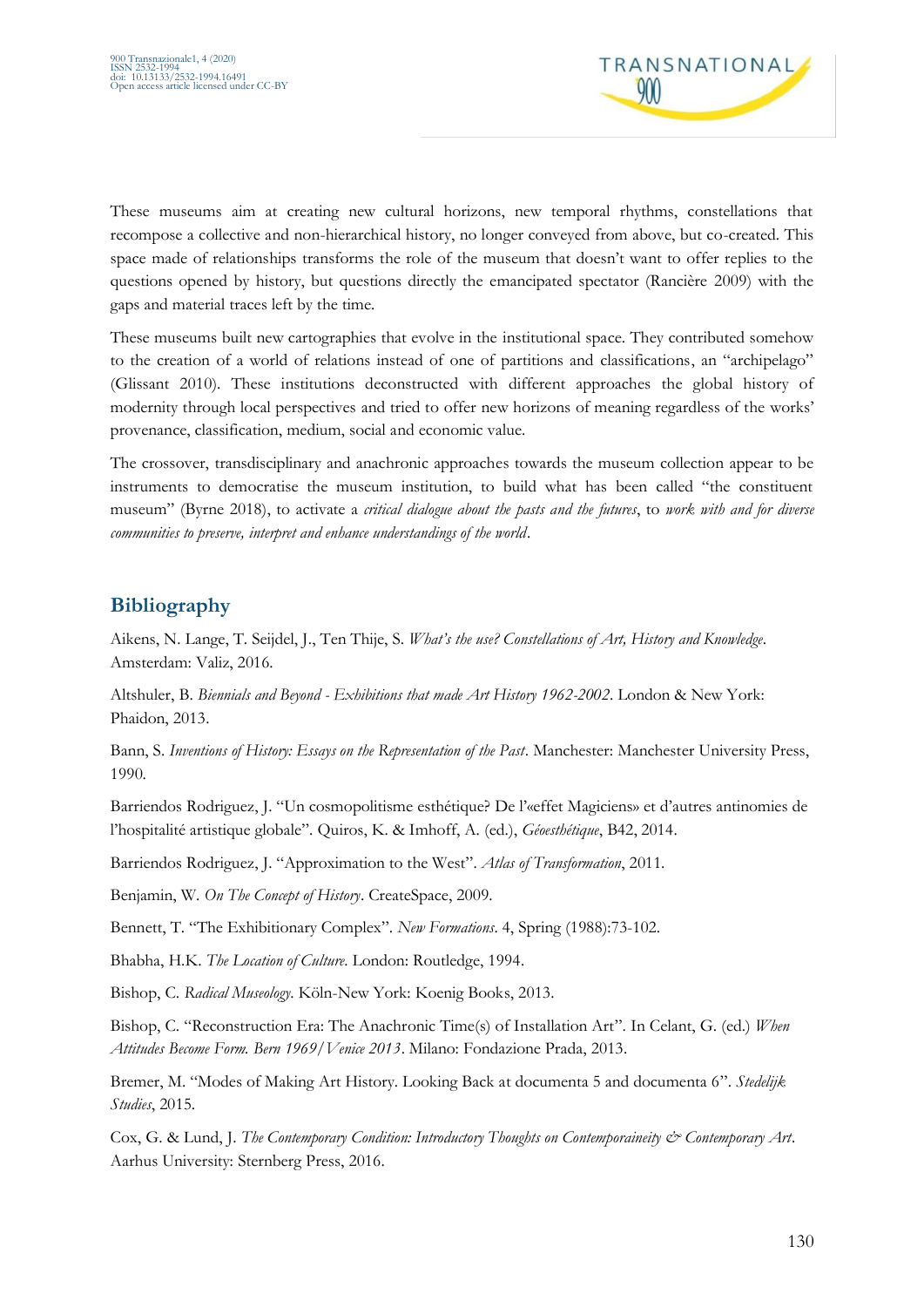

Danto, A.C. *After the end of art*. Princeton: Princeton University Press, 1997.

Deliss, C. "Collecting life's unknows", *Decolonising Museums*. L'Internationale online, 2015.

Didi-Huberman, G*. L'Œil de l'Histoire - Tome 3: Atlas ou le Gai Savoir Inquiet*. Paris: Minuit, 2011.

Didi-Huberman, G. *Devant le Temps: Histoire de l'Art et Anachronisme des Images*. Paris: Minuit, 2000.

Foster, H. Krauss, R. Bois, Y.-A. Buchloh, B.H.D. Joselit, D. *Art since 1900: Modernism Antimodernism Postmodernism*. London-New York: Thames & Hudson, 2016.

Glissant, É. *Poetics of Relation*. Ann Arbor: The University of Michigan Press, 2010.

Grenier, C. *Modernités Plurielles 1905-1970*. Paris: Editions du Centre Pompidou, 2013.

Koselleck, R. *Future Past.* New York: Columbia University Press, 2004.

Kozub, M. "Muzeum Sztuki in Łódź–Confronting avant-garde with modern artistic practice".*Contemporary Lynx*, 27 February 2016.

Lewis, M. 'Is Modernity our Antiquity?'. *Afterall: A Journal of Art, Context and Enquiry*. Issue 14, The University of Chicago Press, Autumn/Winter (2006):109-117.

Lorente, J.P. *The Museums of Contemporary Art. Notion and Development*. Farnham: Ashgate, 2011.

Lund, J. "Making History through Anachronic Imagining"*. Retracing the Past, International Yearbook of Aesthetics*. Vol. 19, Santa Cruz (2017):165-176.

Lyotard, J.-F. *The Inhuman*. Cambridge: Polity Press, 1991.

Mejiers, D.J. "The museum and the "ahistorical exhibition". The latest gimmick by the arbiters of taste, or an important cultural phenomena". Gevers, I. (ed.) *Place, Position, Presentation, Public*, Jan van Eyck Akademie (1992): 28-40.

Mora, M. & Parkman, F. *«Modernités plurielles»: quelle décolonisation du regard?*AripOpen Edition, 2015.

Pyś, P. "On Intuition and Affinity: Timeless Aspects of Modern Art and the "Ahistorical" Exhibition". *The Exhibitionist*, 23 May 2017.

Rancière, J. "The Concept of Anachronism and the Historian's Truth". *InPrint*: Vol.3, Iss. 1, Article 3 (2015).

Rancière, J. *The Emancipated Spectator*. Verso, 2009.

Saciuk-Gąsowska, A. Suchan, J. Zaremba, L. *Atlas of Modernity. The 20th and 21st Century Art Collection*. Muzeum Sztuki in Łódź, 2017.

Schubert, K. *The Curator's Egg. The evolution of the museum concept from the French Revolution to the present day*. London: Ridinghouse, 2009.

Sowińska-Heim, J. "History of Construction of the New Building of the Museum of Art in Łódz in the Context of a Political Situation". *West Bohemian Historical Review,* VI (2016) 2.